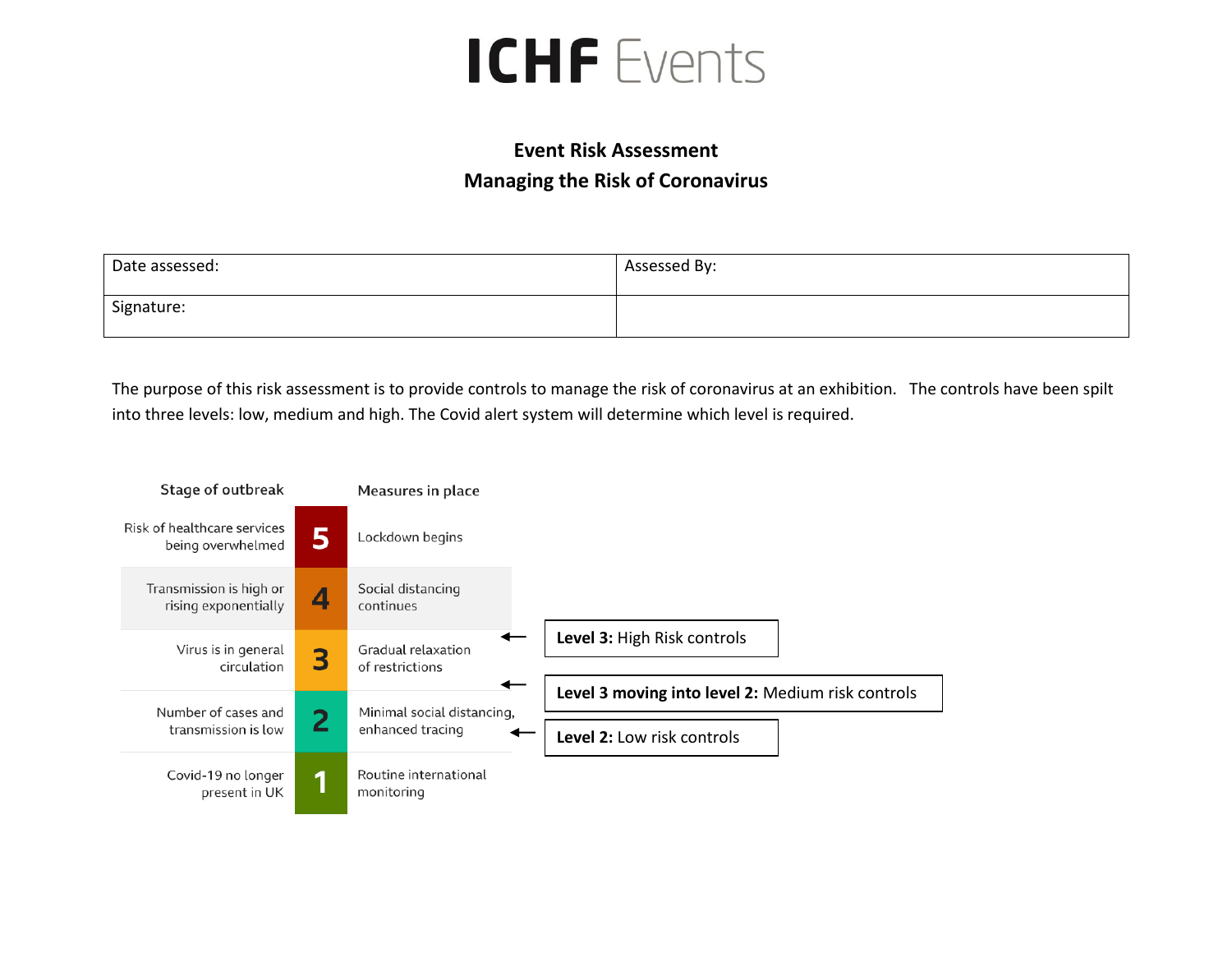| <b>Visitor Risks</b>                                    |                                                                                                                                                                                                                                        |                                                                                                                                                                                                                                                                                                |                                                                                                                                                                                                                                                                                                                                                |
|---------------------------------------------------------|----------------------------------------------------------------------------------------------------------------------------------------------------------------------------------------------------------------------------------------|------------------------------------------------------------------------------------------------------------------------------------------------------------------------------------------------------------------------------------------------------------------------------------------------|------------------------------------------------------------------------------------------------------------------------------------------------------------------------------------------------------------------------------------------------------------------------------------------------------------------------------------------------|
| <b>Potential Hazard Identified</b>                      | <b>Low Risk Controls</b>                                                                                                                                                                                                               | <b>Medium Risk Controls</b>                                                                                                                                                                                                                                                                    | <b>High Risk Controls</b>                                                                                                                                                                                                                                                                                                                      |
| Air born spread through travel to the<br>venue          | Same as high                                                                                                                                                                                                                           | Same as high                                                                                                                                                                                                                                                                                   | Contact visitors pre show and<br>$\bullet$<br>encourage them to travel by<br>car, incentive of free or<br>reduced parking fees.<br>Increase the amount of<br>shuttle buses from car park to<br>venue.                                                                                                                                          |
| Air born spread through close contact<br>in busy aisles | Wider aisles where<br>$\bullet$<br>possible<br>Contra flow walk on the<br>$\bullet$<br>left.<br>Adequate signage and<br>$\bullet$<br>arrows to influence crowd<br>behaviour.                                                           | Wider aisles where<br>$\bullet$<br>possible.<br>Contra flow: walk on the<br>left.<br><b>Additional onsite</b><br>$\bullet$<br>arrangements for<br>spotters to manage pitch<br>points.<br>Encourage the use of face<br>masks<br>Adequate signage and<br>arrows to influence<br>crowd behaviour. | One-way system down each<br>$\bullet$<br>aisle<br>Wider aisles where possible.<br>Advise the use of face masks<br>Additional onsite<br>arrangements for spotters to<br>manage pitch points.<br>Adequate signage and arrows<br>to influence crowd behaviour.                                                                                    |
| Air born risk in theatres                               | Allow space between each<br>$\bullet$<br>seat in the theatre.<br>Mark out the area for the<br>seats with hazard tape so<br>they do not get moved.<br>Increase time between<br>sessions to allow managed<br>exit and entry to theatres. | Same as high risk                                                                                                                                                                                                                                                                              | Allow 2 metres between each<br>$\bullet$<br>seat in the theatre.<br>Mark out the area for the<br>seats with hazard tape so they<br>do not get moved.<br>Install high level shell scheme<br>around the theatre to avoid<br>crowds gathering in the aisles.<br>Increase time between<br>sessions to allow managed<br>exit and entry to theatres. |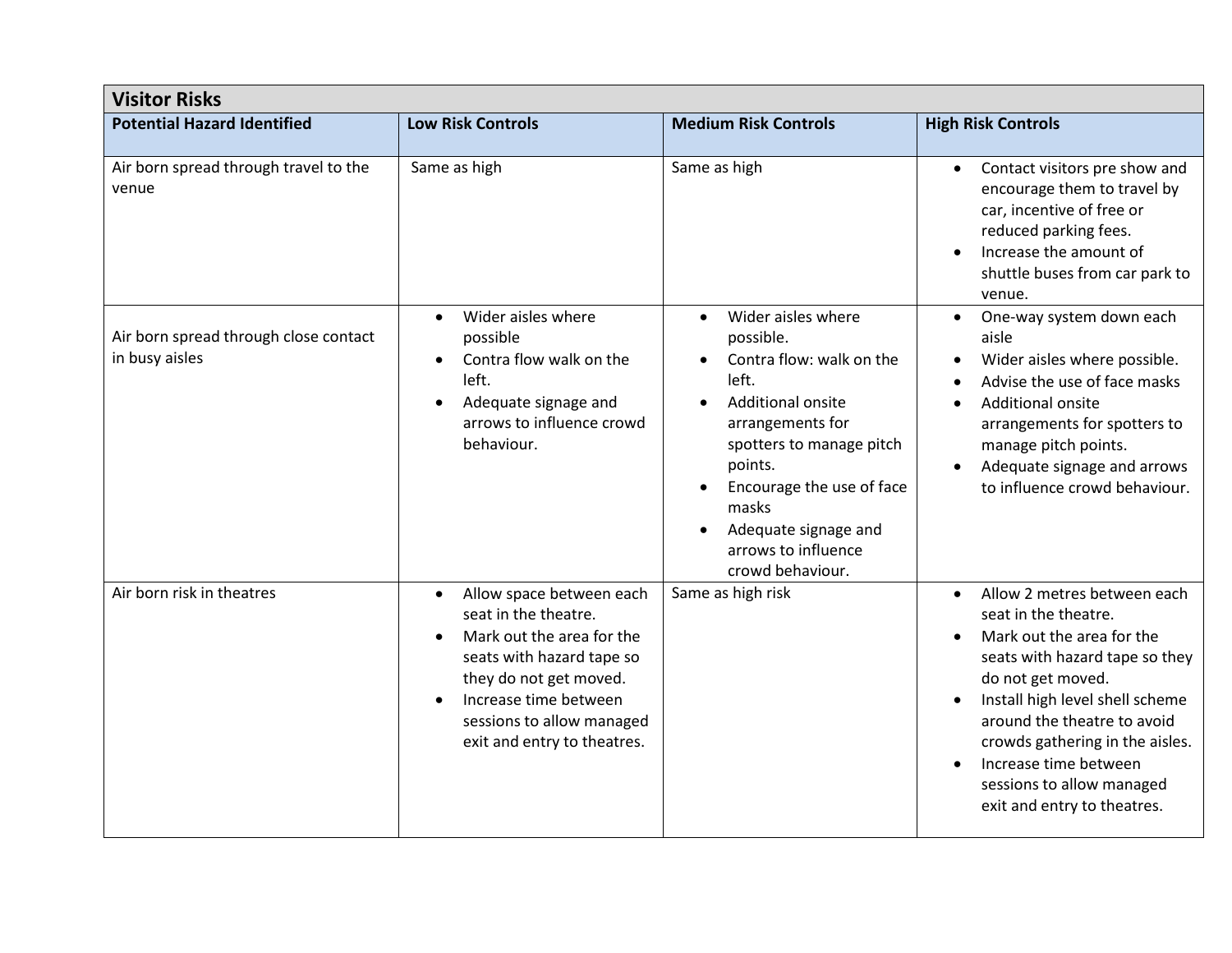| Air born risk through workshops                    | Undertake a density<br>calculation - how many<br>students can partake in the<br>workshop whilst complying<br>with social distancing<br>rules?<br>Only allocate one student<br>per table                             | Undertake a density<br>calculation - how many<br>students can partake in<br>the workshop whilst<br>complying with social<br>distancing rules?<br>Only allocate one student<br>٠<br>per table<br>Advise the use of face<br>masks | Undertake a density<br>calculation - how many<br>students can partake in the<br>workshop whilst complying<br>with social distancing rules?<br>Only allocate one student per<br>table<br>Insert sneeze guards on each<br>table<br>Advise the use of face masks                                                                                                                  |
|----------------------------------------------------|---------------------------------------------------------------------------------------------------------------------------------------------------------------------------------------------------------------------|---------------------------------------------------------------------------------------------------------------------------------------------------------------------------------------------------------------------------------|--------------------------------------------------------------------------------------------------------------------------------------------------------------------------------------------------------------------------------------------------------------------------------------------------------------------------------------------------------------------------------|
| Air born spread in the queues entering<br>the show | Visitor communication pre<br>$\bullet$<br>show to encourage visitors<br>to arrive onsite during<br>quieter hours (3pm<br>onwards).<br>Social distancing in queues,<br>clearly displayed using<br>arrows and signage | Same as high risk                                                                                                                                                                                                               | Temperature screening at the<br>entrance to the venue.<br>Opening hours extended to<br>$\bullet$<br>reduced the amount of<br>visitors arriving at one time.<br>Visitor communication<br>$\bullet$<br>preshow to encourage visitors<br>to arrive onsite during quieter<br>hours (3pm onwards).<br>Social distancing in queues,<br>clearly displayed using arrows<br>and signage |
| Contact risk in workshops and theatre              | Same as high risk                                                                                                                                                                                                   | Same as high risk                                                                                                                                                                                                               | Theatres and workshops to be<br>$\bullet$<br>deep cleaned after each<br>demonstration.<br>Speaker/demonstrator to use<br>their own microphone and<br>any other equipment<br>required.<br>Each student in the workshop<br>should have their own set of<br>equipment.<br>Equipment must be<br>adequately cleaned                                                                 |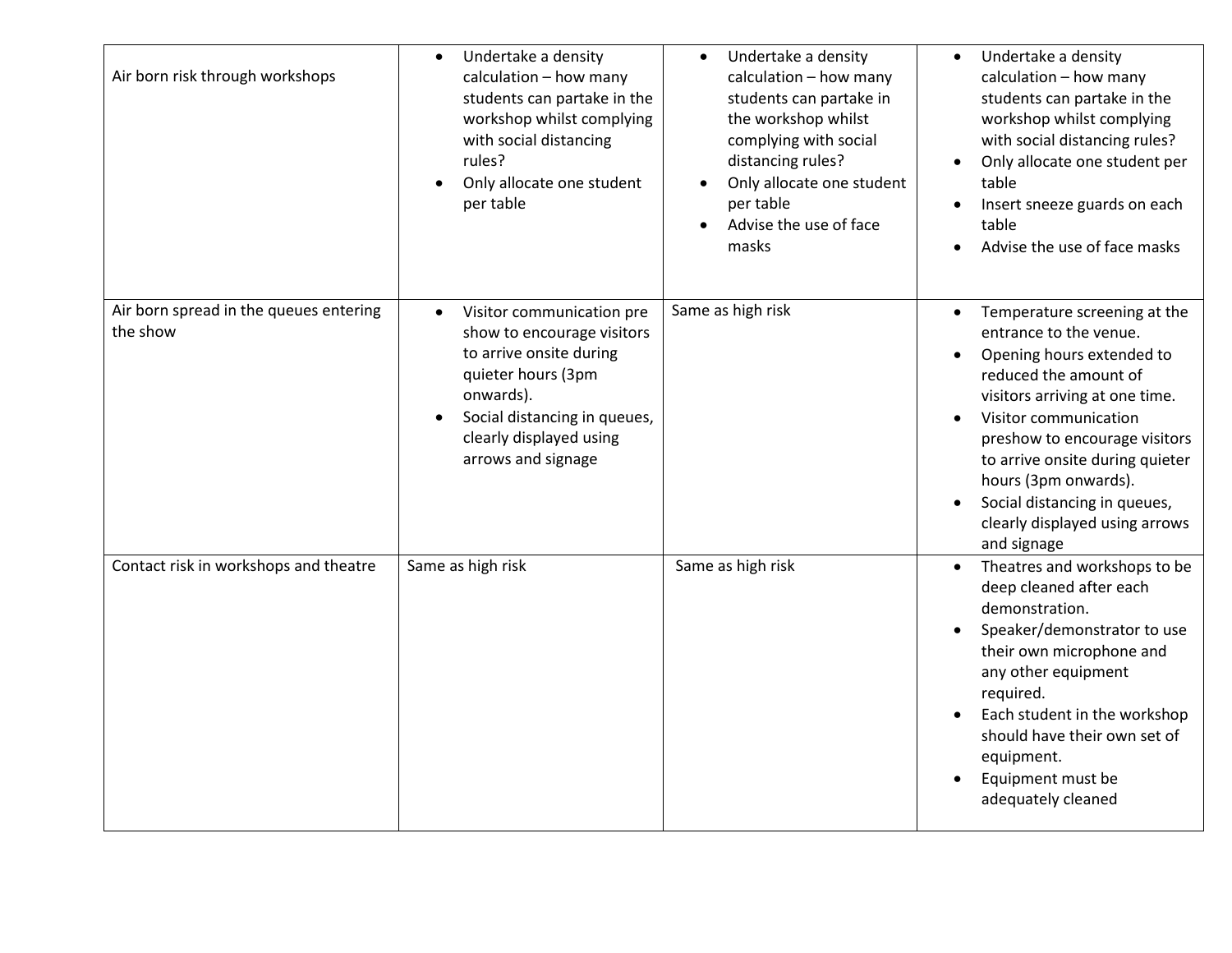| Contact risk: visitor to exhibitors                   | Contactless payments<br>$\bullet$<br>encouraged<br>Advise exhibitors to<br>$\bullet$<br>provide their staff with<br>hand sanitiser, adequate<br>PPE.<br>Communicate the<br>responsibilities of the<br>exhibitors, including<br>compulsory cleaning<br>requirements.<br>Multiple hand sanitiser<br>units around the show for<br>visitors & exhibitors. | Same as high risk                                                                                                                                                                                                                                                                       | Contactless payments only<br>Advise exhibitors to wear<br>gloves<br>Compulsory for exhibitors to<br>provide their staff with hand<br>sanitiser, adequate PPE.<br>Communicate the<br>responsibilities of the<br>exhibitors, including<br>compulsory cleaning<br>requirements.<br>Multiple hand sanitiser units<br>around the show for visitors &<br>exhibitors. |
|-------------------------------------------------------|-------------------------------------------------------------------------------------------------------------------------------------------------------------------------------------------------------------------------------------------------------------------------------------------------------------------------------------------------------|-----------------------------------------------------------------------------------------------------------------------------------------------------------------------------------------------------------------------------------------------------------------------------------------|----------------------------------------------------------------------------------------------------------------------------------------------------------------------------------------------------------------------------------------------------------------------------------------------------------------------------------------------------------------|
| Contact risk: visitor to front of house<br>staff      | Encourage visitors to use<br>$\bullet$<br>digital tickets.<br>Provide FOH staff with<br>adequate PPE and hand<br>sanitiser.                                                                                                                                                                                                                           | Same as high risk                                                                                                                                                                                                                                                                       | Only accept digital tickets.<br>$\bullet$<br>Communicate to visitors that<br>the event will not accept<br>printed tickets.<br>Provide FOH staff with<br>$\bullet$<br>adequate PPE and hand<br>sanitiser.                                                                                                                                                       |
| Contact and air born spread in busy<br>catering areas | Same as medium                                                                                                                                                                                                                                                                                                                                        | Undertake a density<br>$\bullet$<br>calculation, increase<br>catering areas to allow<br>adequate spacing<br>between each table.<br>Agree a in depth cleaning<br>schedule with the<br>catering company. Tables<br>must be deep cleaned<br>after use.<br>Food must be pre-packed<br>only. | Undertake a density<br>$\bullet$<br>calculation, increase catering<br>areas to allow adequate<br>spacing between each table.<br>Agree an in depth cleaning<br>schedule with the catering<br>company. Tables must be<br>deep cleaned after use.<br>Introduce table service to<br>avoid queues. Food must be<br>pre-packaged only.                               |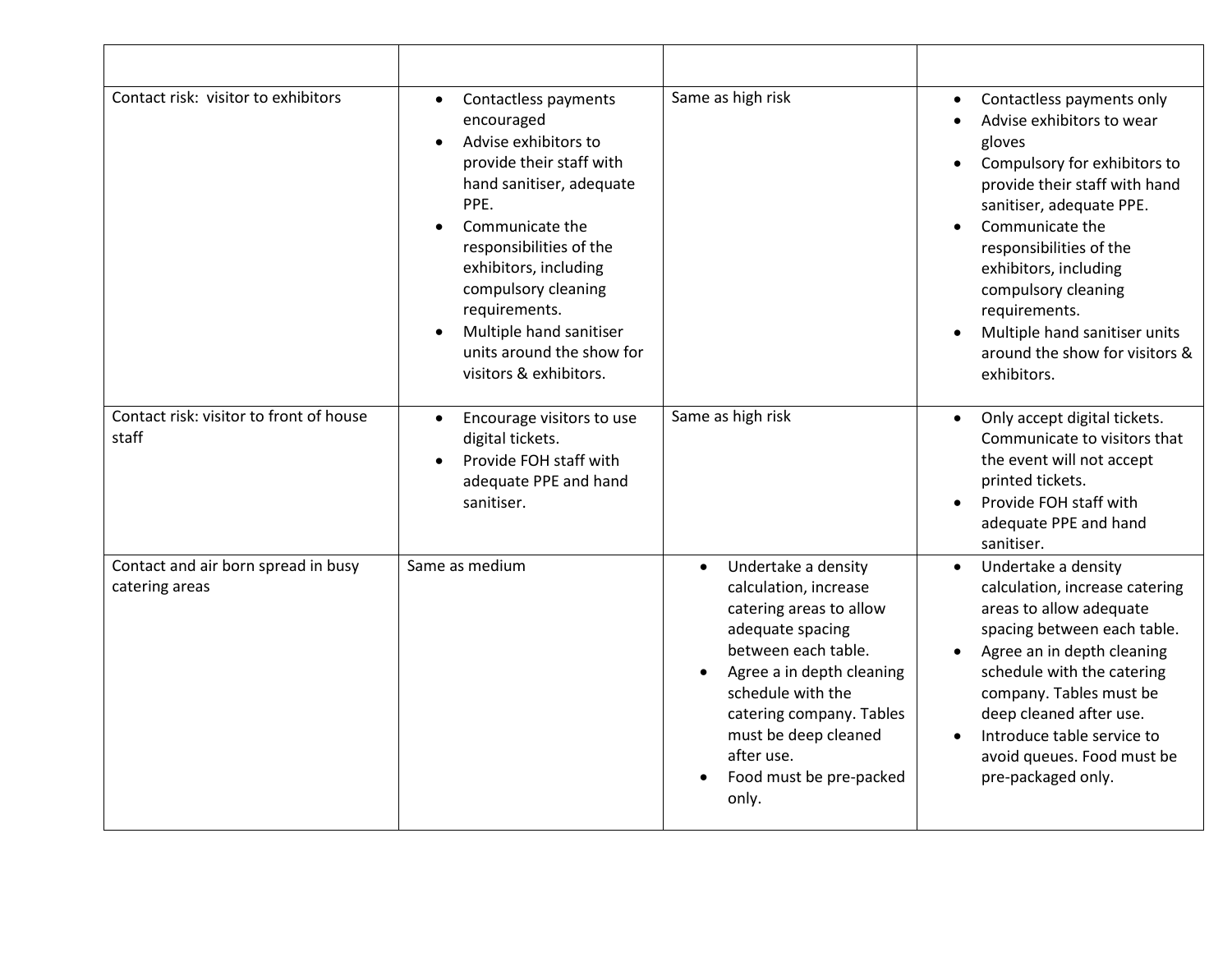| Confusion leading to visitors not<br>complying with guidelines<br><b>Exhibitor Risks</b> | Tannoy announcements<br>throughout the show<br>covering guidelines<br>Adequate signage<br>$\bullet$<br>reinforcing event<br>guidelines throughout the<br>show.<br>Include event guidelines on<br>the event webpage. | Same as high risk                                                                                                                                                                                                                                                                                                                         | Visitors communication<br>$\bullet$<br>preshow to include:<br>Event guidelines<br>i)<br>Floorplan highlighting<br>ii)<br>hand cleaning stations and<br>possible one-way systems.<br>iii) Venue floorplan<br>highlighting first aid<br>rooms<br>iv) Travel advice<br>Tannoy announcements<br>throughout the show covering<br>guidelines<br>Adequate signage reinforcing<br>event guidelines throughout<br>the show. |
|------------------------------------------------------------------------------------------|---------------------------------------------------------------------------------------------------------------------------------------------------------------------------------------------------------------------|-------------------------------------------------------------------------------------------------------------------------------------------------------------------------------------------------------------------------------------------------------------------------------------------------------------------------------------------|--------------------------------------------------------------------------------------------------------------------------------------------------------------------------------------------------------------------------------------------------------------------------------------------------------------------------------------------------------------------------------------------------------------------|
| <b>Potential Hazard Identified</b>                                                       | <b>Low Risk Controls</b>                                                                                                                                                                                            | <b>Medium Risk Controls</b>                                                                                                                                                                                                                                                                                                               | <b>High Risk Controls</b>                                                                                                                                                                                                                                                                                                                                                                                          |
| Air born spread during build-<br>up/breakdown                                            | Temperature checks on<br>arrival to the VE doors<br>Increase the number of<br>$\bullet$<br>VE doors available to use<br>to avoid busy areas.<br>Encourage exhibitors to<br>bring less staff onsite.                 | Increase build-up hours to<br>reduce the amount of<br>exhibitors onsite at one<br>time.<br>Temperature checks on<br>$\bullet$<br>arrival to the VE doors<br>Increase the number of<br>VE doors available to use<br>to avoid busy areas.<br>Encourage exhibitors to<br>bring less staff onsite.<br>Advise exhibitors to wear<br>face masks | Staggered Build-up<br>Advise exhibitors to use<br>face masks<br>Temperature checks on<br>arrival to the VE doors<br>Increase the number of VE<br>doors available to use to<br>avoid busy areas.<br>Encourage exhibitors to<br>bring less staff onsite.                                                                                                                                                             |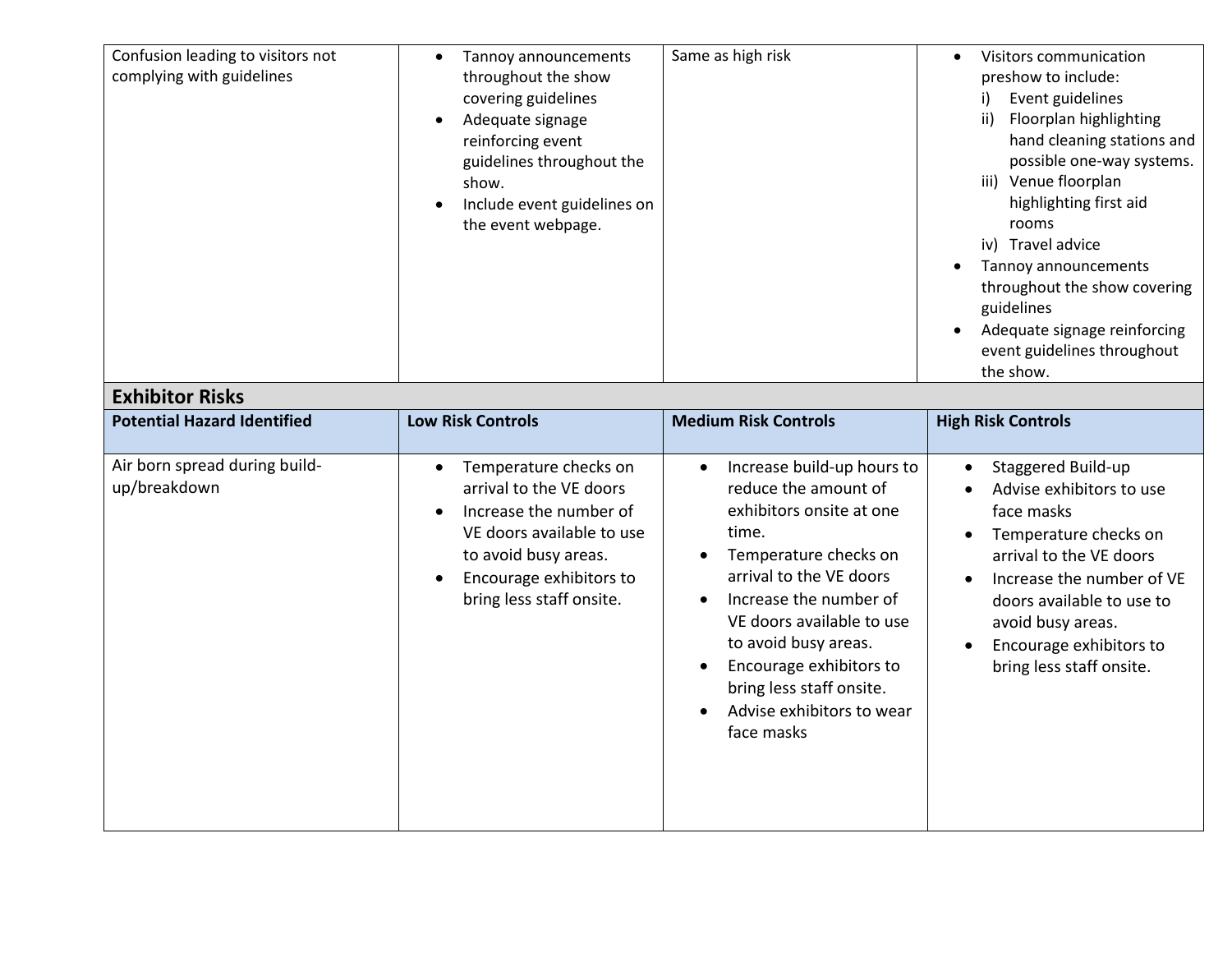| Air born risk due to small/busy stands      | Issue exhibitors with<br>$\bullet$<br>stand guidelines<br>Offer exhibitors more<br>$\bullet$<br>space where possible,<br>stands must be a<br>minimum on 2m deep.<br>Allow on stand workshops<br>$\bullet$<br>if they can adhere to<br>social distancing rules | Issue exhibitors with<br>$\bullet$<br>stand guidelines<br>Offer exhibitors more<br>$\bullet$<br>space where possible,<br>stands must be a<br>minimum on 2m deep.<br>Remove any on stand<br>$\bullet$<br>workshops to avoid<br>crowds/busy stands.                                                                   | Issue exhibitors with stand<br>$\bullet$<br>guidelines<br>Offer exhibitors more space<br>$\bullet$<br>where possible, stands<br>must be a minimum on 2m<br>deep.<br>Remove any on stand<br>$\bullet$<br>workshops to avoid<br>crowds/busy stands.<br>Introduce spacing between<br>$\bullet$<br>each stand so that visitors<br>have room to queue to<br>enter the stand. |
|---------------------------------------------|---------------------------------------------------------------------------------------------------------------------------------------------------------------------------------------------------------------------------------------------------------------|---------------------------------------------------------------------------------------------------------------------------------------------------------------------------------------------------------------------------------------------------------------------------------------------------------------------|-------------------------------------------------------------------------------------------------------------------------------------------------------------------------------------------------------------------------------------------------------------------------------------------------------------------------------------------------------------------------|
| Contact and air born risk: food<br>sampling | Same as medium risk                                                                                                                                                                                                                                           | Rules for sampling:<br>$\bullet$<br>Samples must be kept<br>Ι.<br>covered and away from<br>all visitors until<br>requested.<br>Samples must be served<br>II.<br>wrapped and handed<br>over on a disposable<br>plate/fork<br>Mandatory sneeze guards<br>$\bullet$<br>Exhibitors must wear<br>gloves and a face mask. | No samples<br>$\bullet$<br>Mandatory sneeze guards<br>$\bullet$<br>Exhibitors must wear<br>$\bullet$<br>gloves and a face mask.                                                                                                                                                                                                                                         |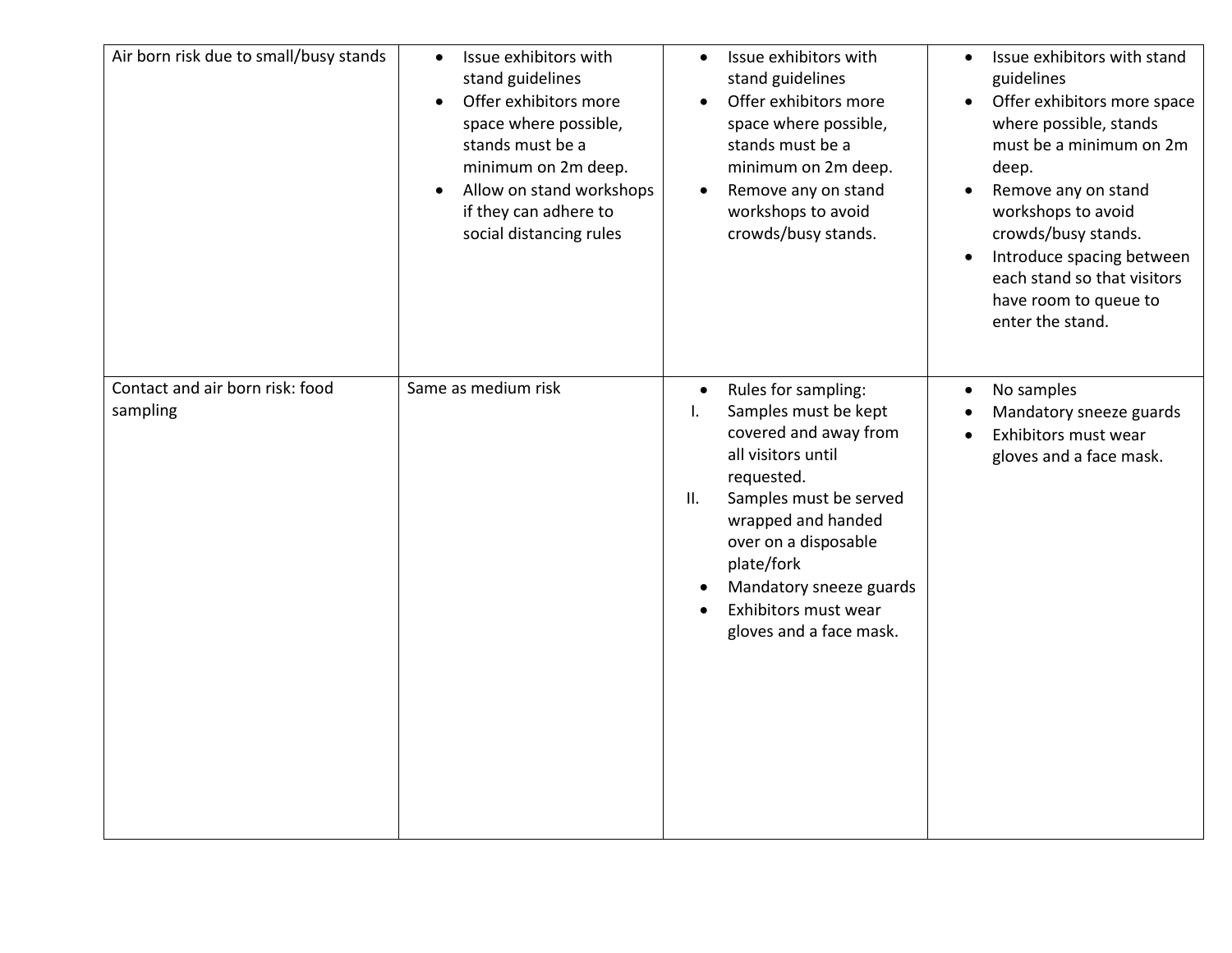| Confusion leading to Exhibitors not<br>complying with guidelines | <b>Exhibitor communication</b><br>preshow to include stand<br>guidelines and PPE<br>requirements.<br>Tannoy announcements<br>$\bullet$<br>and adequate signage to<br>reinforce exhibitor<br>guidelines. | Same as high risk                                                                                                                                                          | <b>Exhibitor communication</b><br>preshow to include stand<br>guidelines and PPE<br>requirements.<br>Experienced team onsite to<br>offer support to exhibitors<br>and ensure those onsite are<br>complying with the<br>guidelines.<br>Tannoy announcements<br>and adequate signage to<br>reinforce exhibitor<br>guidelines. |
|------------------------------------------------------------------|---------------------------------------------------------------------------------------------------------------------------------------------------------------------------------------------------------|----------------------------------------------------------------------------------------------------------------------------------------------------------------------------|-----------------------------------------------------------------------------------------------------------------------------------------------------------------------------------------------------------------------------------------------------------------------------------------------------------------------------|
| <b>Supplier Risks</b>                                            |                                                                                                                                                                                                         |                                                                                                                                                                            |                                                                                                                                                                                                                                                                                                                             |
| <b>Potential Hazard Identified</b>                               | <b>Low Risk Controls</b>                                                                                                                                                                                | <b>Medium Risk Controls</b>                                                                                                                                                | <b>High Risk Controls</b>                                                                                                                                                                                                                                                                                                   |
| Air Born Risk: Front of house staff                              | Sneeze guards will be<br>provided to avoid direct<br>contact with visitors                                                                                                                              | Minimize the amount of<br>staff. Use the same staff<br>each day where possible.<br>Sneeze guards will be<br>$\bullet$<br>provided to avoid direct<br>contact with visitors | Compulsory for staff to<br>wear face masks<br>Sneeze guards will be<br>provided to avoid direct<br>contact with visitors<br>Minimise the amount of<br>staff. Use the same staff<br>each day where possible.                                                                                                                 |
| <b>Contact Risk: FOH Staff</b>                                   | Strong preshow<br>communication outlining<br>the event guidelines.<br>Provide staff with hand<br>$\bullet$<br>sanitiser and disinfectant                                                                | Same as high risk                                                                                                                                                          | Compulsory PPE to include<br>gloves.<br>Provide staff with hand<br>sanitiser and disinfectant.<br>Strong preshow<br>communication outlining<br>the event guidelines. FOH<br>must only accept digital<br>tickets.                                                                                                            |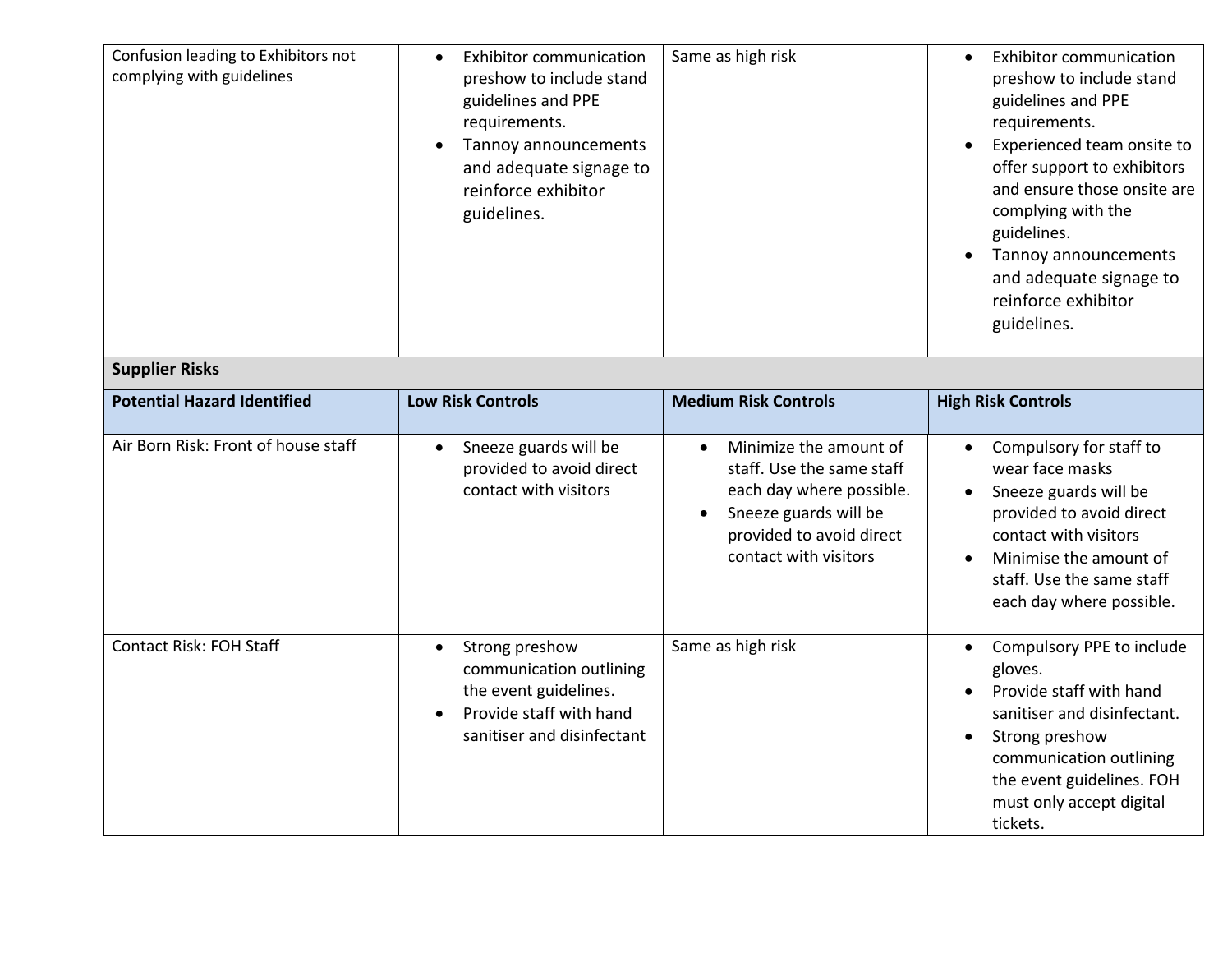| Air born risk: contractors during build-<br>up/breakdown<br>Confusion leading to suppliers not<br>complying with guidelines | Increase build/breakdown<br>$\bullet$<br>times.<br>Request the same<br>'standby' contractor<br>onsite each day<br>Strong communication<br>$\bullet$<br>pre show outlining the<br>event guidelines. | Increase build/breakdown<br>$\bullet$<br>times.<br>Request the same<br>'standby' contractor<br>onsite each day<br>Mandatory PPE to include<br>face masks<br>Same as high risk | Mandatory PPE to include<br>face masks<br>Increase build/breakdown<br>times.<br>Phased build-up to reduce<br>the number of contractors<br>in the hall at one time.<br>Request the same 'standby'<br>contractor onsite each day<br>Strong communication<br>$\bullet$<br>preshow outlining the<br>event guidelines. |
|-----------------------------------------------------------------------------------------------------------------------------|----------------------------------------------------------------------------------------------------------------------------------------------------------------------------------------------------|-------------------------------------------------------------------------------------------------------------------------------------------------------------------------------|-------------------------------------------------------------------------------------------------------------------------------------------------------------------------------------------------------------------------------------------------------------------------------------------------------------------|
| <b>Staff Risks</b>                                                                                                          | Adequate signage and<br>$\bullet$<br>tannoy announcements<br>highlighting the<br>guidelines.                                                                                                       |                                                                                                                                                                               | Adequate signage and<br>tannoy announcements<br>highlighting the guidelines.<br>Experience team onsite to<br>offer support and ensure<br>those onsite are complying<br>with the guidelines.                                                                                                                       |
| <b>Potential Hazard Identified</b>                                                                                          | <b>Low Risk Controls</b>                                                                                                                                                                           | <b>Medium Risk Controls</b>                                                                                                                                                   | <b>High Risk Controls</b>                                                                                                                                                                                                                                                                                         |
| Air born risk travelling to the show                                                                                        | Same as high                                                                                                                                                                                       | Same as high                                                                                                                                                                  | Compulsory for staff to<br>travel by car.<br>Staff to be checked for<br>covid before travelling.                                                                                                                                                                                                                  |
| General air born risk onsite                                                                                                | Sneeze guards provided<br>$\bullet$<br>for organisers office desk<br>and sales room<br>Adequate PPE stocks<br>$\bullet$<br>available.<br>Temperature check<br>$\bullet$<br>before arriving onsite. | Same as high risk                                                                                                                                                             | Adequate PPE stock<br>$\bullet$<br>available.<br>Sneeze guards provided for<br>organisers office desk and<br>sales room<br>Organisers in different<br>shows must not mix.<br>Implement a buddy system.                                                                                                            |